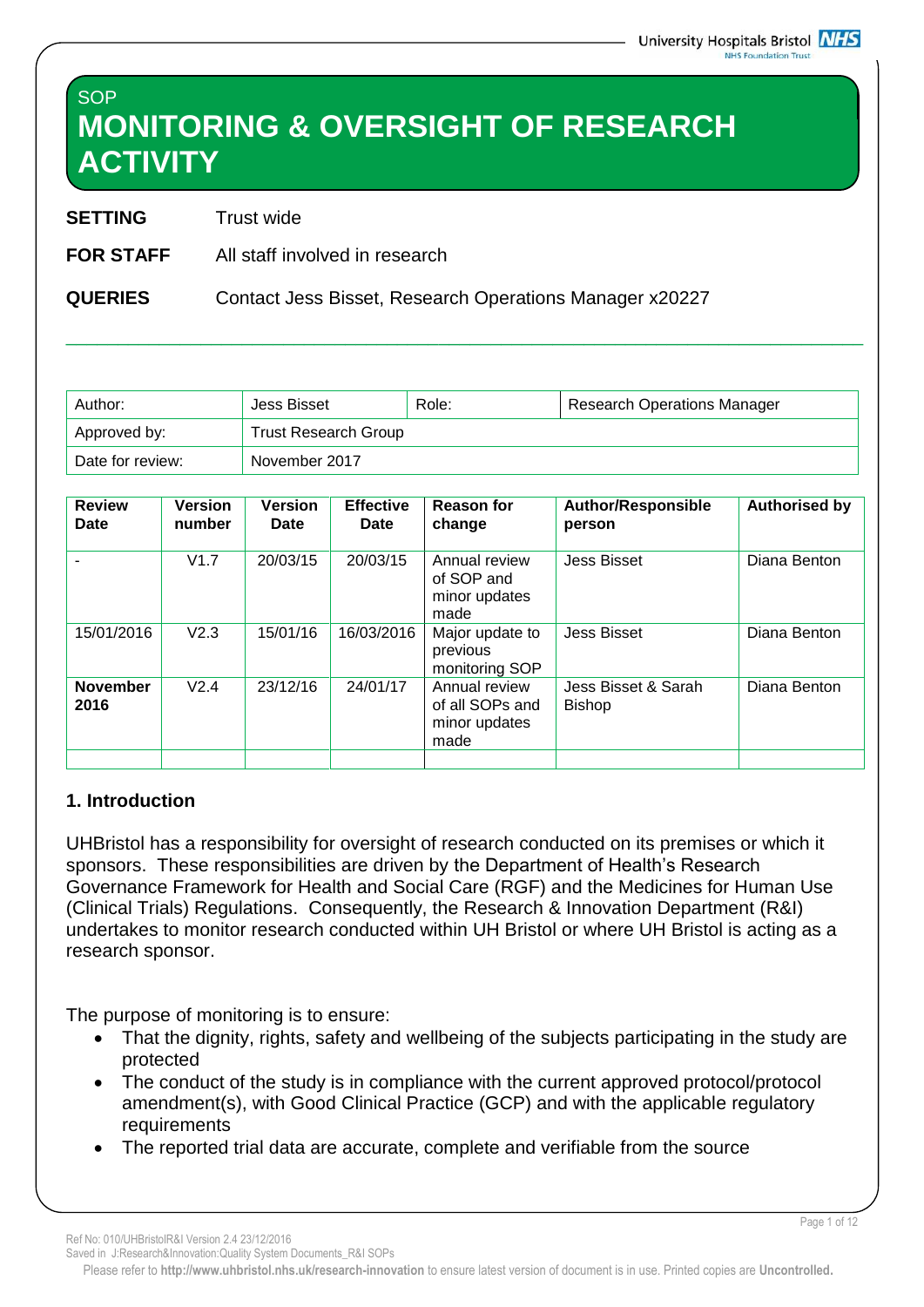## **2. Purpose and Scope**

The purpose of this document is to describe the risk based procedures that will be used by UH Bristol R&I to monitor and give oversight of research sponsored by UH Bristol, conducted on Trust premises or which fall under a Service Level Agreement with other organisations.

#### **In scope**

This SOP applies to:

- UH Bristol and University of Bristol sponsored research selected for monitoring.
- Research conducted at UH Bristol which has been assessed as requiring monitoring but does not have sufficient external monitoring in place. This assessment is made by the R&I department.

#### **Out of scope**

This SOP does not apply to externally sponsored research which already has sufficient monitoring in place as assessed by a member of the R&I department. This SOP does not describe monitoring procedures carried out by personnel outside of R&I on behalf of UH Bristol as sponsor (e.g. where a study is managed and monitored by a Clinical Trials Unit).

#### **3. Definitions/Abbreviations**

| <b>AE</b>    | <b>Adverse Event</b>                                   |
|--------------|--------------------------------------------------------|
| <b>ATIMP</b> | Advanced Therapy Investigational Medicinal Product     |
| <b>CTIMP</b> | Clinical Trial of an Investigational Medicinal Product |
| <b>GCP</b>   | <b>Good Clinical Practice</b>                          |
| <b>HRA</b>   | <b>Health Research Authority</b>                       |
| <b>ICF</b>   | <b>Informed Consent Form</b>                           |
| <b>PIS</b>   | <b>Patient Information Sheet</b>                       |
| PI           | <b>Principal Investigator</b>                          |
| <b>RGF</b>   | <b>Research Governance Framework</b>                   |
| <b>RGT</b>   | <b>Research Governance Team</b>                        |
| <b>RMF</b>   | <b>Research Management Facilitator</b>                 |
| R&I          | <b>Research &amp; Innovation Department</b>            |
| <b>SAE</b>   | <b>Serious Adverse Event</b>                           |
| <b>SUMP</b>  | Study set Up and Management Plan                       |
| <b>SUSAR</b> | <b>Suspected Unexpected Serious Adverse Reaction</b>   |
| <b>UoB</b>   | <b>University of Bristol</b>                           |

The Sponsor is defined in 2 ways:

**RGF:** Sponsor: "Individual, organisation or group taking on responsibility for securing the arrangements to initiate, manage and finance a study" [https://www.gov.uk/government/uploads/system/uploads/attachment\\_data/file/139565/dh\\_4122427.pdf](https://www.gov.uk/government/uploads/system/uploads/attachment_data/file/139565/dh_4122427.pdf)

**Clinical Trials Regulations:** 'sponsor' means, in relation to a clinical trial, the person who takes responsibility for the initiation, management and financing (or arranging the financing) of that trial."

<http://www.legislation.gov.uk/uksi/2004/1031/regulation/3/made>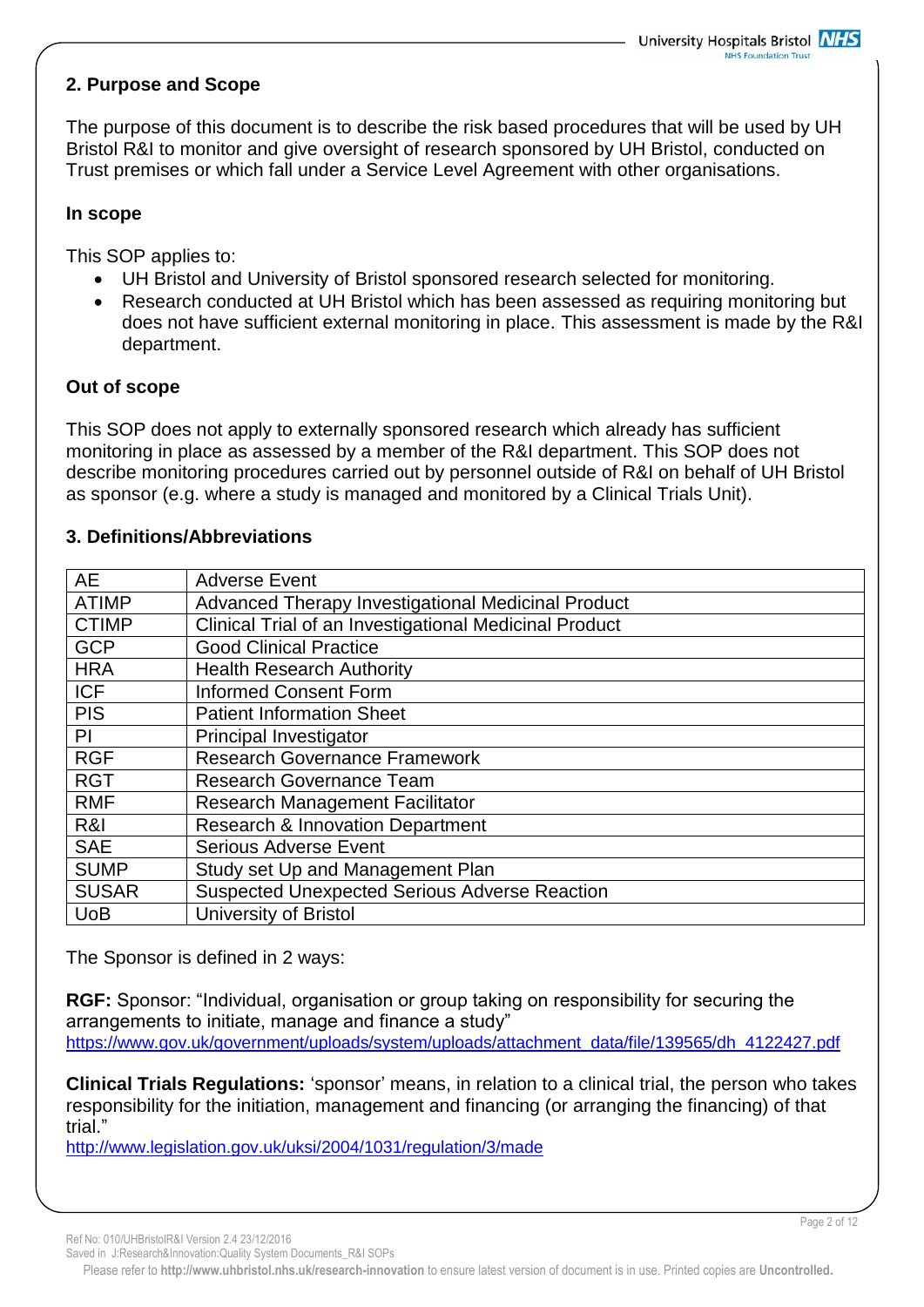#### **4. Risk Assessment and Risk Management**

Prior to commencement in UHBristol, all research is reviewed and assessed by UHBristol R&I team in accordance with current national requirements. This is in order to support sponsor processes and ensure research can be delivered in the NHS. The areas reviewed include, but are not limited to, the following:

- Regulatory and contractual requirements
- Sponsorship arrangements
- Essential documents
- Consent
- Study type
- Data and tissue
- Research team
- Recruitment and retention
- Financial arrangements
- Resource use
- Organisational responsibilities

Please note for externally sponsored studies some of these areas will be reviewed by the Health Research Authority (HRA) as part of HRA assessment rather than within R&I, for example; data and tissue, essential documents etc.

During the assessment carried out by an allocated Research Management Facilitator (RMF), at the time of Capacity and Capability review, risks of conducting the research are identified. These are then documented, along with any mitigating circumstances in the monitoring section of the Capacity & Capability Review Workflow on EDGE. The RMF completing the study assessment should consider whether any monitoring of the study is required by reviewing the identified risks and referring to the R&I monitor and Research Operations Manager for guidance. Any monitoring requirements should be captured in the monitoring section of the Capacity & Capability Review Workflow on EDGE . If applicable, the RMF should flag the study to the R&I Monitor(s) who, in consultation with the Research Operations Manager, should add the study and type of monitoring to be conducted to the monitoring record spreadsheet which is located on the R&I J Drive. If the RMF is unclear whether a study should be identified for monitoring, they should raise the issue at the weekly R&I Operational meeting where a member of the senior management team should confirm requirements.

# **Examples of major risks which would flag the study for potential monitoring:**

- UHB/UoB Sponsored CTIMP.
- UHB/UoB Sponsored.
- CTIMP with risk of harm and no clear monitoring arrangements.
- UHB lead site with no clear monitoring arrangements.
- Large scale research studies (200-250).
- Patients with poor prognosis.
- Patients with incapacity.
- Participants are children.
- Significant change from standard care/withholding care.
- Highly invasive clinical intervention– e.g. surgical techniques, radiotherapy & cytotoxic drugs.
- ATIMP (Advanced Therapy Investigational Medicinal Products) trial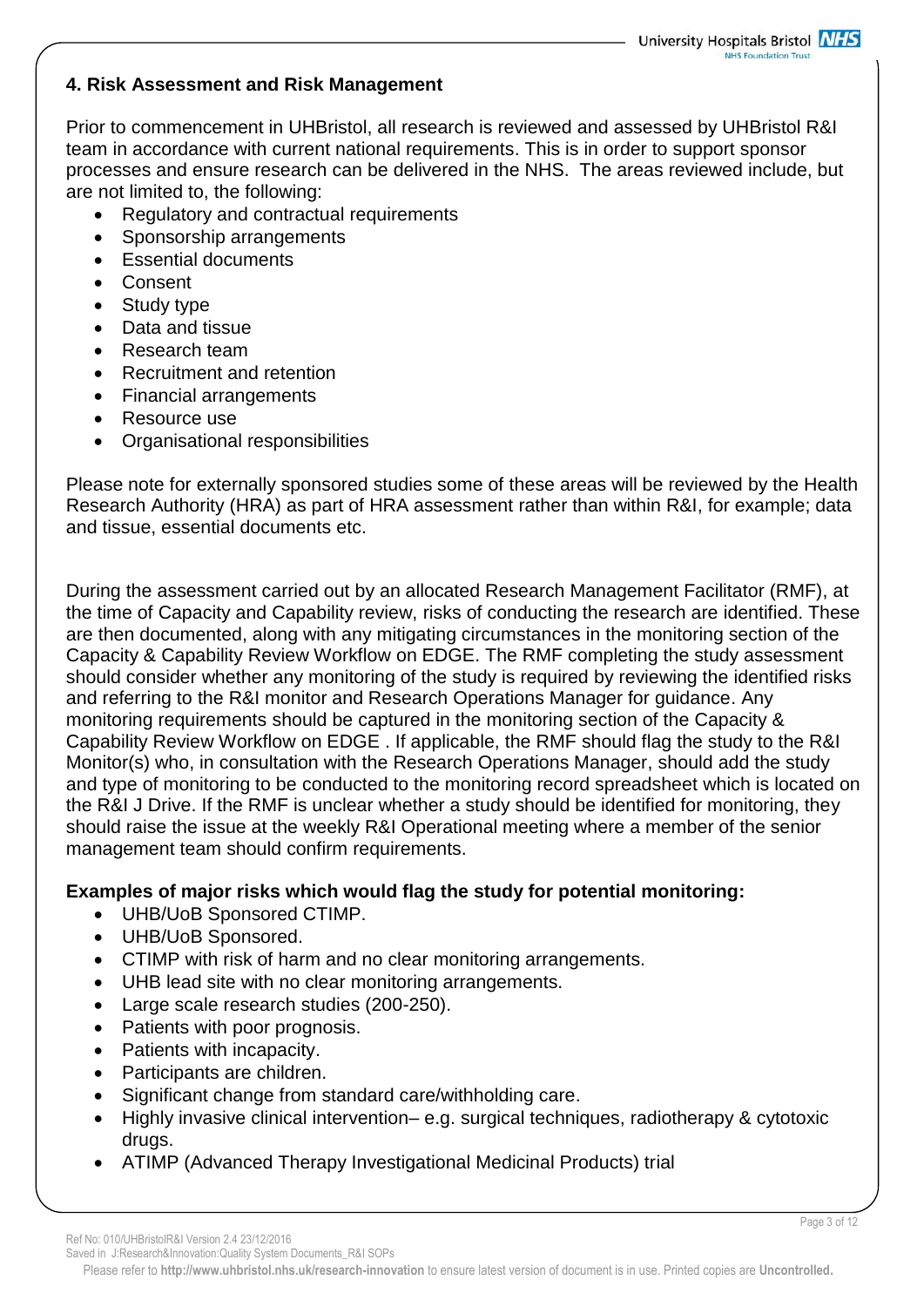During the course of a study there may be other reasons to flag the study for monitoring. For example, the research team in liaison with an RMF regarding study progress may highlight an issue relating to conduct, recruitment, governance or other reasons. For UoB sponsored studies, a member of University of Bristol (UoB) Research Governance Team (RGT) may highlight a study for monitoring, or new risks may be identified during planned monitoring visits which require additional monitoring. Whenever a study is flagged for monitoring, the R&I monitor should add the study to the monitoring record spreadsheet which documents identified risks and proposed monitoring. This spreadsheet is reviewed quarterly by the R&I monitor(s) with the Research Operations Manager. In addition, the UoB RGT should be alerted when a UoB study has been identified for monitoring, once the monitoring has taken place and receive copies of monitoring findings and responses.

## **5. Sponsor Set up and Management and Green Light Processes**

For UH Bristol Sponsored Clinical Trials of Investigational Medicinal Products (CTIMPs), as soon as the sponsorship letter has been issued, the Research Projects Manager (Sponsored Trials) should organise a Study Set Up and Management Plan (SUMP) meeting. The purpose of the meeting is to review, document and agree the risks identified, agree any actions required to mitigate identified risks and document the study management plan for oversight of the research. Further details can be found in the R&I Sponsorship SOP.

## **6. Monitoring Plan**

For UH Bristol and UoB Sponsored CTIMPs, a Monitoring Plan should be developed by the Research Projects Manager and R&I monitors during study set-up. The purpose of the monitoring plan is to describe the proposed monitoring to be undertaken throughout the course of the trial. The first version of the Monitoring Plan will detail the risks identified from the initial study assessment or SUMP. If an assessment does not exist (e.g. UoB studies carried out externally to UH Bristol), risks which have been identified/raised by the Sponsor, and the mitigating actions addressing those risks will be documented as part of the Monitoring Plan by the R&I Monitor(s).

Where a trial is complex and monitoring requirements are unclear an initial meeting may take place with the Chief Investigator (CI) and Point of Contact (PoC) to discuss monitoring and inform the Monitoring Plan. As a study progresses and monitoring is carried out, the Plan should be updated regularly by the R&I monitor(s) in order to document any monitoring undertaken, identification of new risks and subsequent proposed monitoring. The initial Monitoring Plan and any subsequent versions should be sent to the Chief Investigator and Sponsor (where the Sponsor is not UH Bristol) by the R&I monitor(s). The Monitoring Plan should be version controlled.

Monitoring responsibilities may be delegated to a Clinical Trials Unit, if appropriate. This should be documented on the Monitoring Plan.

For non CTIMPs the proposed monitoring should be recorded on the R&I monitoring record spreadsheet stored on the R&I J Drive. When the monitoring has been completed, or as the proposed monitoring requirements change, the record should be updated by the R&I monitor(s) on the spreadsheet. The monitoring record should be held confidentially by the R&I department. The Research Operations Manager should update the Head of Research Governance on the

Please refer to **http://www.uhbristol.nhs.uk/research-innovation** to ensure latest version of document is in use. Printed copies are **Uncontrolled.**

Saved in J:Research&Innovation:Quality System Documents\_R&I SOPs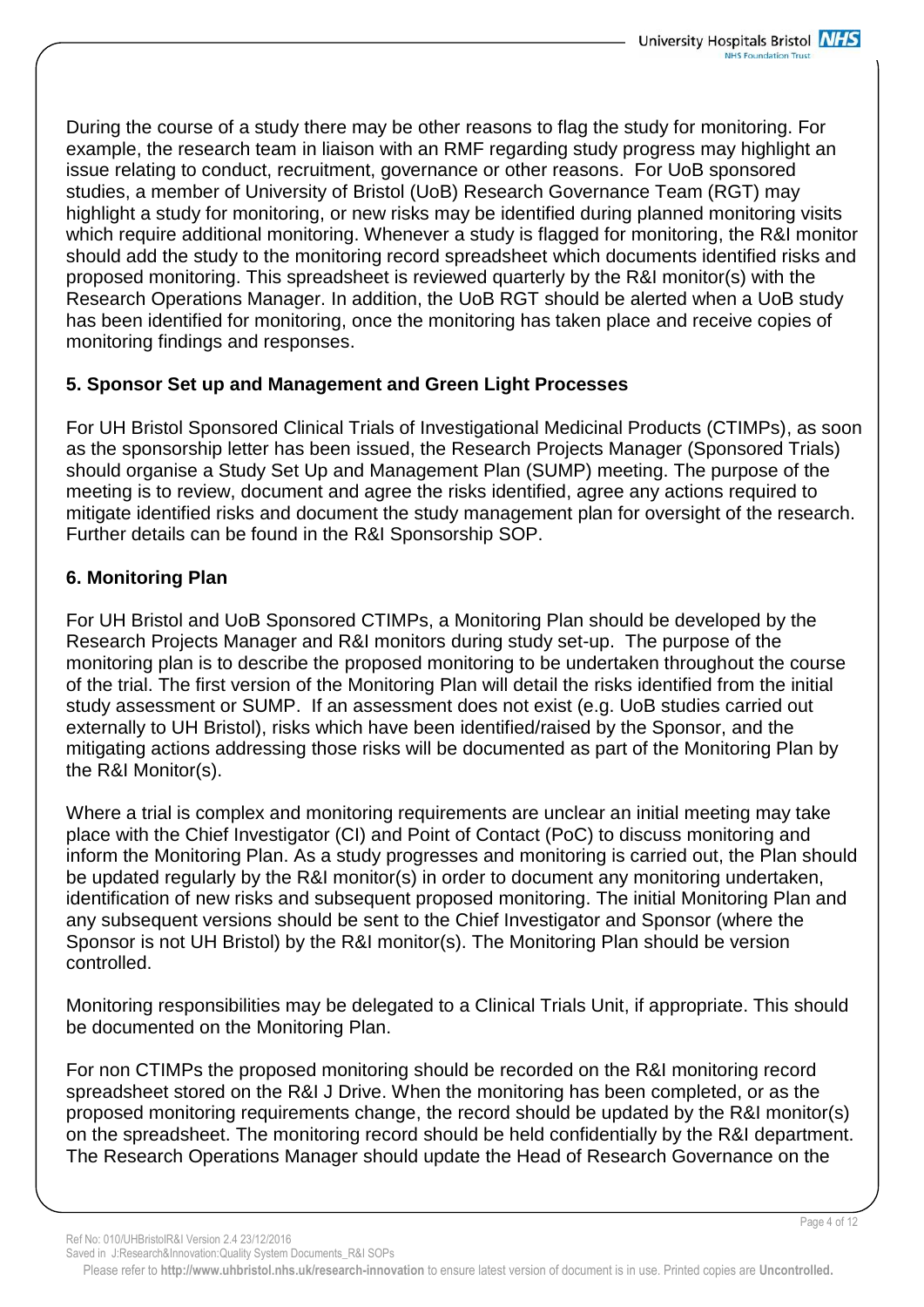planned monitoring of non CTIMPs sponsored by UoB within the upcoming quarter; the UoB RGT should be alerted by UHBristol R&I once monitoring has taken place and updated about monitoring findings and responses.

# **6. Types of Monitoring**

The monitoring conducted by R&I will be targeted to specific elements of the study requiring review. For example, where a risk is identified during study setup whereby a research team is unfamiliar with required data management processes, a monitoring visit will take place to review data management and carry out source data verification.

In order to use monitoring resources effectively and efficiently, various target monitoring types have been developed as follows:

## Self-monitoring

The R&I monitor should email a self-monitoring form to the PI and PoC to check recruitment, safety and overall study progress, including changes to the research team, training needs and status and study document updates. The form should be returned to the monitor **within two weeks of being sent to the PI/PoC;** the R&I monitor should chase a response if the completed form is not received on time. This form of monitoring is an opportunity for the research team to identify any issues with the study which need addressing. If any issues are identified, follow up via telephone calls or emails will be made by the R&I monitor until the issues are resolved. All actions will be documented. If the self-monitoring raises any concerns for the R&I monitor a site visit may be arranged.

## Study set up visit

For new and inexperienced principal investigators a study set up monitoring visit may be offered prior to or at the point of the study starting. During the visit the R&I monitor should provide to the investigator/Point of Contact a copy UH Bristol's site file template (see essential research documents SOP) and explain the documentation that should be kept within a Site File, referring to the essential research documents SOP. Depending on the study type and identified risks, the R&I monitor should discuss key elements of the trial, e.g. informed consent, how to document PI oversight, data collection and verification etc. The principal investigator should use this visit as an opportunity to raise any queries with the R&I study monitor prior to the study start.

## Site File Review

A site file review may be conducted to ensure it is complete. This may take place before the study starts or at any other time during the study. The purpose of the site file review is to ensure essential documentation is being stored correctly according to the requirements of Good Clinical Practice and in accordance with the UHBristol SOPs (as relevant). A site file review is not required at every site visit. The decision to conduct a site file review should be determined by the risks identified during approval of the study and/or where issues raised at a first site visit have not been adequately addressed. The standalone 'site file review template' which should be used for this visit is based on the essential documentation checklist (section 8) of ICH GCP E6.

## Eligibility review

An eligibility review should be carried out on a sample of patients (at least 10% of total recruited) if there is a risk identified and documented in the study assessment - e.g., CTIMPs with inexperienced investigators or complex eligibility processes. The R&I monitor should use the

Ref No: 010/UHBristolR&I Version 2.4 23/12/2016

Saved in J:Research&Innovation:Quality System Documents\_R&I SOPs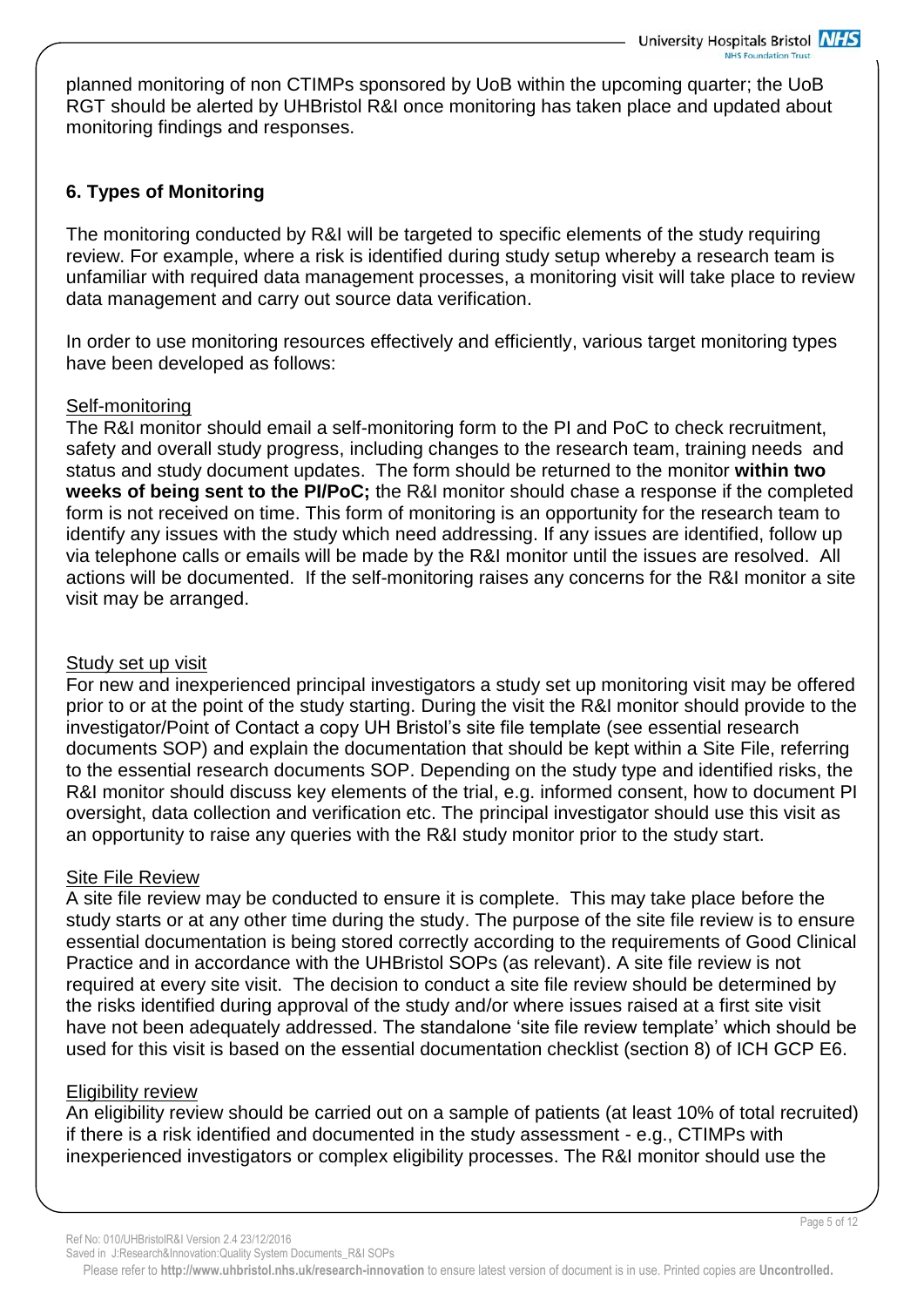'eligibility review monitoring' standalone template to document the review. During the visit a member of the research team should be asked to describe how eligibility is reviewed, assessed and documented. For CTIMPs, the eligibility review should include ensuring that the decision regarding a patient's eligibility was made by an appropriately qualified doctor or dentist (if applicable), unless other arrangements have been agreed and documented in advance by the sponsor.

## Informed consent review

An 'informed consent review' monitoring visit should be carried out for studies which have complex arrangements for informed consent e.g., parental consent/carer consent/incapacitated adults, or where risks have been identified in the study assessment relating to consent. The whole process of informed consent should be reviewed, including, but not limited to: checking the correct and current, REC approved versions of the patient information sheet (PIS) and informed consent form (ICF) are in use; that the ethically approved process is being followed for informing patients about the research, including ensuring they have adequate time to consider participation: that consent is being appropriately documented: and that members of staff taking informed consent have documented that they are adequately qualified and that this task has been delegated to them by the PI.

## First Patient First Visit

For high risk trials e.g. using Advanced Therapy Investigational Medicinal Products (ATIMPs) it may be necessary to conduct a monitoring visit as soon as the first patient is recruited. During this visit the following monitoring elements should be conducted for the first patient: site file review, eligibility review, informed consent review and data management review. This should allow any issues identified to be rectified prior to further recruitment into the trial.

## Protocol Compliance

The risks identified and documented during set up and assessment of a study will be used to guide the protocol compliance review. The 'protocol compliance monitoring' standalone template should be used.

The key aspects to be assessed during this type of monitoring visit include, but are not limited to the following:

- Verifying, for Investigational Medicinal Product(s) (IMPs):
- That the IMP(s) is/are supplied only to the participants who are eligible to receive it and at the dose(s) specified in the protocol
- That participants are provided with necessary instructions on proper use, handling, storage, and return of the IMP(s) (as applicable)
- That the receipt, use, and return of the IMP(s) is controlled and documented
- That the destruction of unused IMP(s) complies with applicable regulatory requirements and is in accordance with the protocol
- Verifying that the Investigator follows the approved protocol and all subsequent approved amendments to the protocol and associated documentation
- Checking the accuracy and completeness of the Case Report Form (CRF) entries, source documents and other study related records against each other, e.g. that:
- The data required by the protocol are reported accurately on the CRFs and are consistent with the source documents
- Any dose and/or therapy modifications are adequately documented for each of the study participants
- Adverse Events (AEs) (including serious AEs), concomitant medications and illnesses are reported in accordance with the protocol and applicable SOPs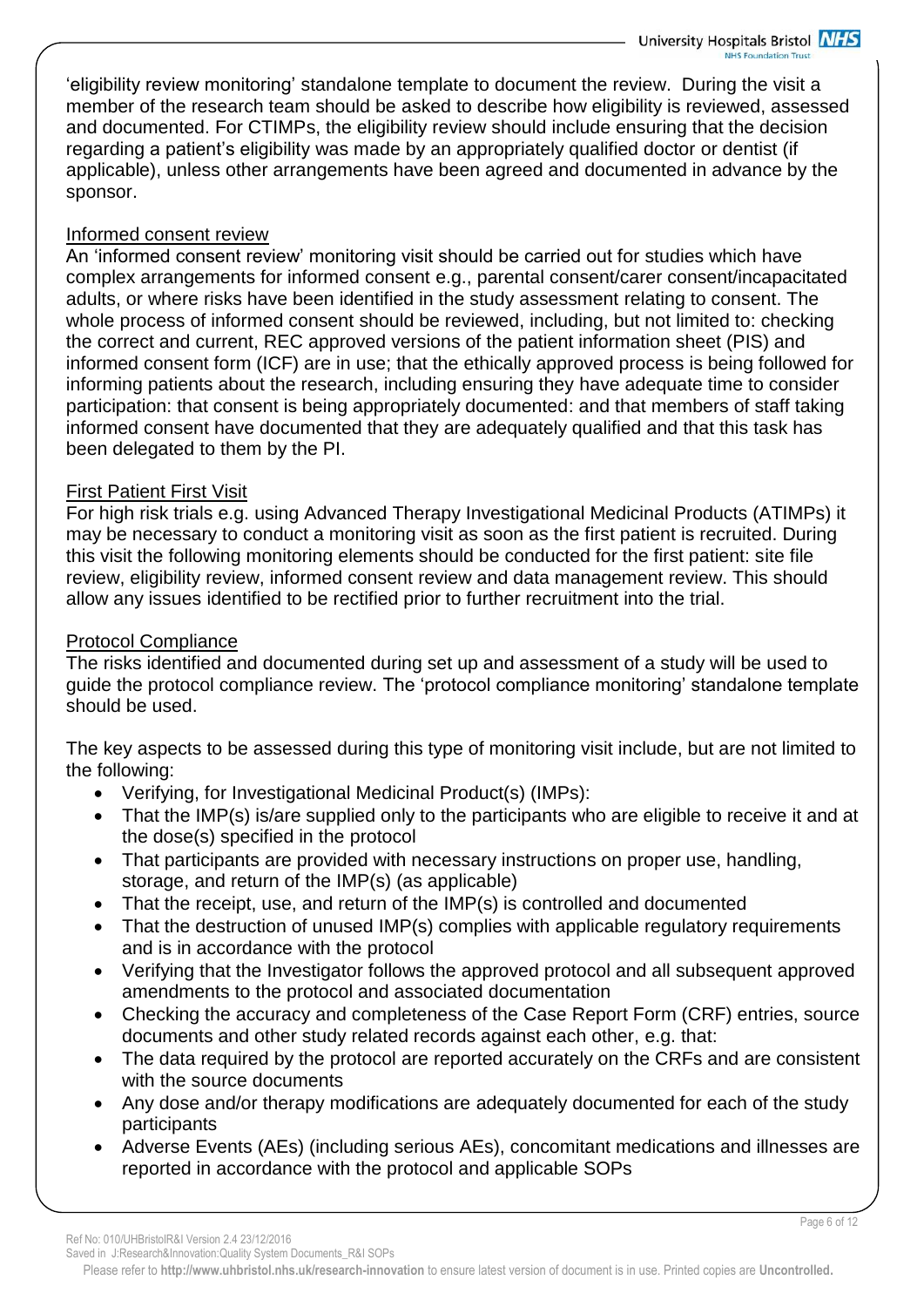- Visits that the participants fail to attend, tests that are not conducted, and examinations that are not performed are clearly reported as such on the CRFs
- All withdrawals of enrolled participants from the study are reported and explained on the CRFs
- Reviewing CRF entry error, omission or illegibility.
- Checking the process by which changes should be made, and whether this process has been followed. This includes ensuring changes are made, explained (if necessary), and initialled by the Investigator or an authorised member of the research team
- Checking systems are in place to ensure compliance with data protection
- Checking the transportation and storage arrangements for any samples taken as part of the protocol

## **Pharmacovigilance**

For UH Bristol and UoB sponsored studies this type of monitoring may be carried out within the R&I department to audit compliance with the UH Bristol Research Safety Reporting SOP by the R&I department. Where any risks or issues are identified with pharmacovigilance a visit may be undertaken with the study team to assess relevant paperwork including, but not limited to the process for assessing AEs (including SAEs), PI and CI oversight and Data Monitoring Committee reviews. This visit should also review whether all SAEs that are known to have happened have been reported, and whether all events documented in the source data that meet the definition of an SAE have been recorded and reported. The 'pharmacovigilance monitoring' standalone template will be used for this type of monitoring.

## Data Management

If risks have been identified concerning data management (e.g. an inexperienced research team, multi-centre trials, high volume of data, complex database design/validation) a 'data management monitoring' visit should be carried out. The R&I monitor should refer to the Data Management Plan (if in place for a study) and decide in consultation with the R&I Operations Manager the percentage of data that should be reviewed. The R&I monitor should then carry out depending on the risk identified, either source data verification, computer system validation procedures, the whole life cycle of data management within the study or all of these.

## Laboratory and Pharmacy

A 'lab monitoring visit' or 'pharmacy monitoring visit' using the applicable standalone templates may be carried out either to review systems and processes within the departments (e.g. to review the systems and processes that are in place and how they apply to a collection of studies) or specifically to monitor a particular study.

The key aspects to be assessed during this type of monitoring visit within **Pharmacy** include, but are not limited to, the following:

Verifying, for Investigational Medicinal Product(s) (IMPs), that:

- storage temperature and conditions are acceptable and comply with requirements
- sufficient supplies are in place throughout the study
- a risk assessment of storage conditions has been carried out where IMP is stored externally to Pharmacy
- appropriate labelling (in accordance with Annex 13) and handling of IMP according to manufacturer's requirements is in place
- IMP accountability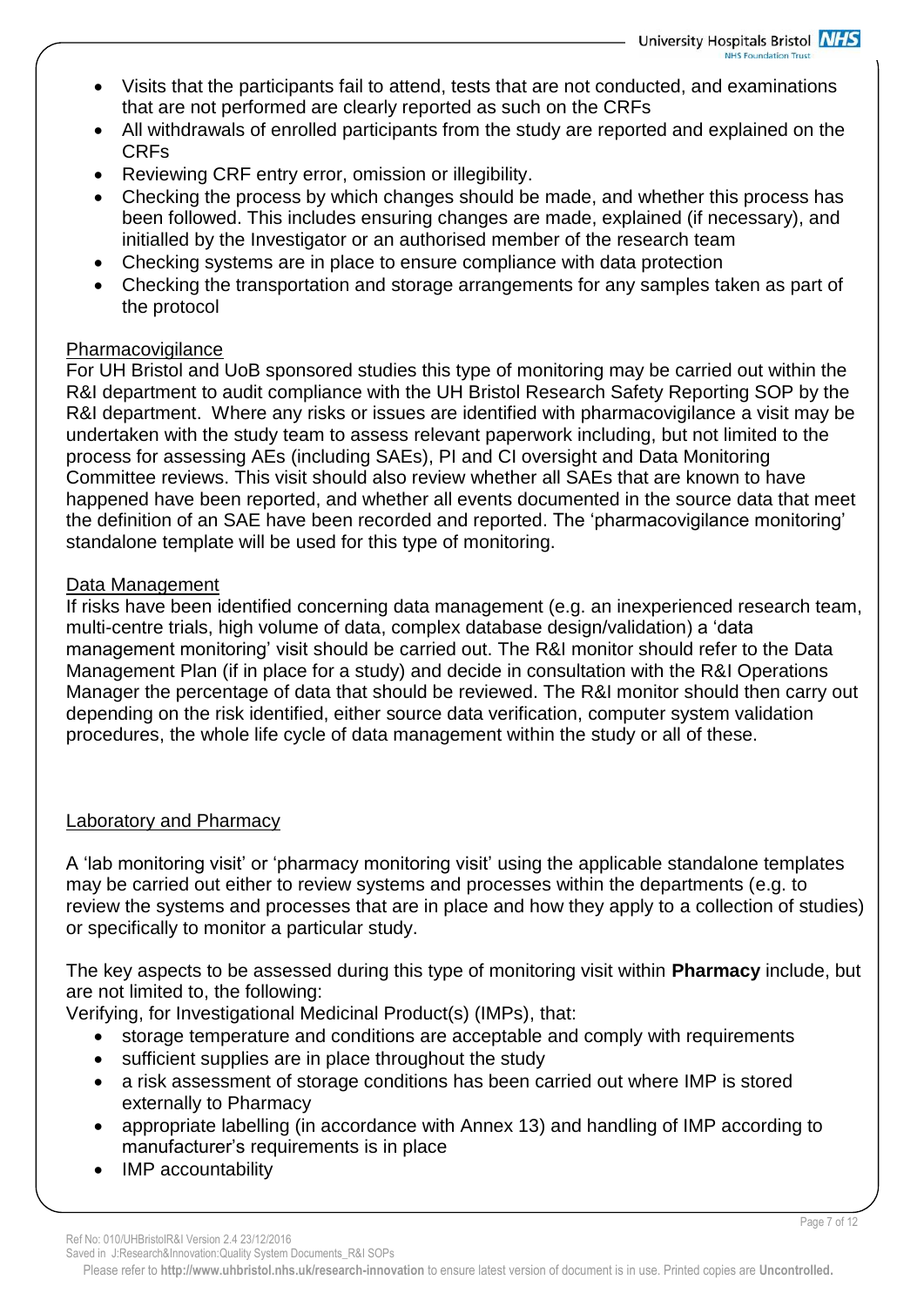- unblinding procedures are in place and working (i.e. a test has been carried out)
- the destruction of unused IMP(s) complies with applicable regulatory requirements and is in accordance with the protocol

The key aspects to be assessed during this type of monitoring visit within **Labs** include, but are not limited to, the following:

Verifying that

- Consent for sample collection is in place
- Appropriate sample labelling is in place
- Sample storage and handling are appropriate and documented
- Destruction of samples is in compliance with ethical approval and procedures are in place for this
- Validation of methods and calibration of equipment has taken place

## Recruitment and study progress

Each study entered onto the EDGE database at UH Bristol (the Trust's research management database) should have an RMF allocated to oversee the study progress. During the course of a study, both the R&I Information Officer and the allocated RMF should:

- Monitor the research management database records for accuracy, checking key essential documents where appropriate and updating EDGE notes as applicable.
- Maintain oversight of recruitment issues and study progress

## Close out visit

If a close out visit is included within the Monitoring Plan, the R&I monitor should record the expected study end date on the monitoring record spreadsheet. Within 2 months prior to the expected date of closure, the R&I monitor should book a visit and review arrangements for study closure and archiving. The 'close out monitoring visit' standalone template should be used.

## **7. Monitoring process and required response from research teams**

The template forms to be used by the R&I monitor are part of the R&I standalone templates as referenced in the Authorship, Review, Revision and Approval of Research Procedural Documents produced by Research & Innovation SOP. These are found in the Quality Systems Documents folder on the electronic shared drive in R&I and are version controlled. Any queries regarding the standalone templates need to be referred to the Research Operations Manager.

The process is as follows:

## **Before the visit**

- Identify study for monitoring
- R&I monitor(s) adds study to the monitoring record spreadsheet. The R&I monitor(s) should regularly review this with the R&I Operations Manager to prioritise studies to monitor in the upcoming quarter.
- R&I monitor(s) email or phone the Point of Contact/PI to arrange a suitable date for the visit. In setting up the visit, the R&I monitor(s) should make a request that any paperwork or resources to be reviewed during the visit are available e.g. medical notes, CRFs, databases, site file etc.
- If the study is co-ordinated by a trial co-ordinator the R&I monitor(s) will inform them if the monitor will require a meeting with the Research Nurse and/or Principal Investigator on the day of the visit.

Saved in J:Research&Innovation:Quality System Documents\_R&I SOPs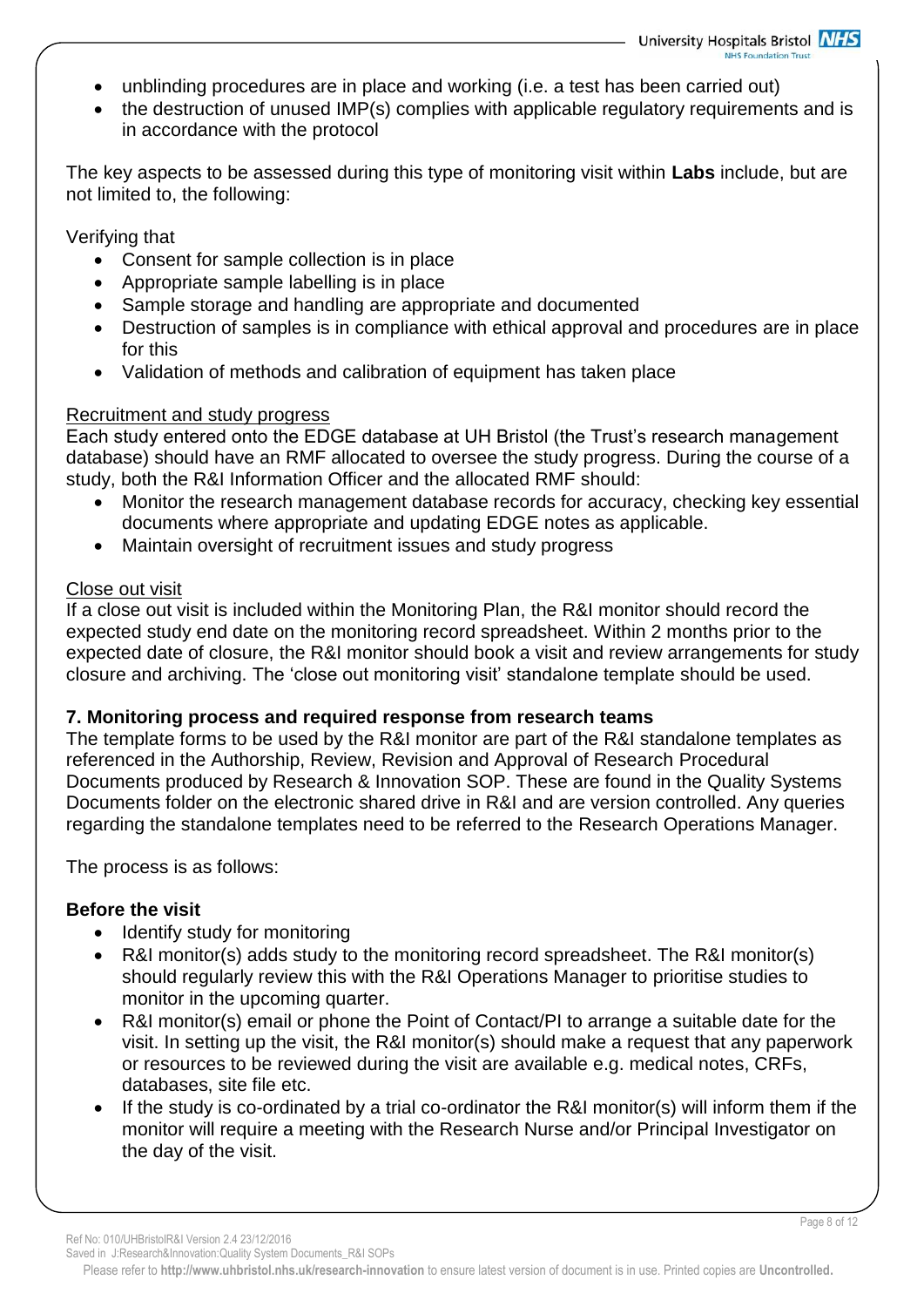## **During the visit**

- A suitable space should be made available for the R&I monitor to carry out the monitoring.
- A Point of Contact in the research team should be available throughout the visit to answer any queries.
- The PI should also be available at some agreed point during the visit (or where this is not possible, soon after the visit).
- Verbal feedback should be provided by the monitor to the Point of Contact at the end of the visit
- The PoC should be informed of the next steps and any further monitoring required.

## **After the visit**

- R&I monitor writes the report and sends to the Point of Contact and PI within 3 weeks (15 working days) of the monitoring visit. UoB RGT will also be sent a copy of the report by R&I monitor if it relates to a UoB sponsored study.
- Point of Contact/PI has 20 working days in which to respond.
- If there are any queries from the visit report these must be raised with the R&I monitor within 10 working days of receipt of the report.
- If no response is received from the monitoring report within 20 working days the monitor should send a reminder email for the report to be returned within 5 working days.
- If a response is still not received, the monitor shall escalate the issue to the Research Operations Manager and the study may be halted at this site. For studies monitored on behalf of UoB, the Head of Research Governance will be informed in order to agree further actions. Following receipt of responses to the monitoring report, the monitor should either request further information and enter into correspondence until all issues are resolved, or send a final email confirming that responses received are acceptable and that the report is closed.
- The monitor should update the monitoring record spreadsheet to move the selected study/identified monitoring to the 'monitoring complete' tab (filling in the relevant details) as a record of the monitoring conducted. If any further monitoring is required a new record will be created in the spreadsheet detailing the risks identified and the proposed monitoring. For studies monitored on behalf of UoB, the UoB RGT will be updated accordingly.

If any monitoring is undertaken for UH Bristol or UoB sponsored studies by personnel other than UH Bristol R&I, a copy of the monitoring report must be provided to the R&I department. The R&I monitor should review the contents of the report and decide whether any follow up or future monitoring is required.

Staff who undertake monitoring of UH Bristol or UoB sponsored studies must be appropriately trained. UH Bristol R&I will determine whether the monitoring staff are appropriately trained, either through line management and training of their own staff, or, for external staff, by review of qualifications and assessment of whether further training is required. Prior to monitoring by non R&I staff, sponsor agreement must be gained. For any monitoring carried out, a copy of the monitoring report must be provided to R&I. The R&I monitor will review the contents of the report and decide whether any follow up or future monitoring is required. This excludes any external monitoring carried out on UH Bristol or UoB sponsored studies by host organisations for their own purposes.

Ref No: 010/UHBristolR&I Version 2.4 23/12/2016

Saved in J:Research&Innovation:Quality System Documents\_R&I SOPs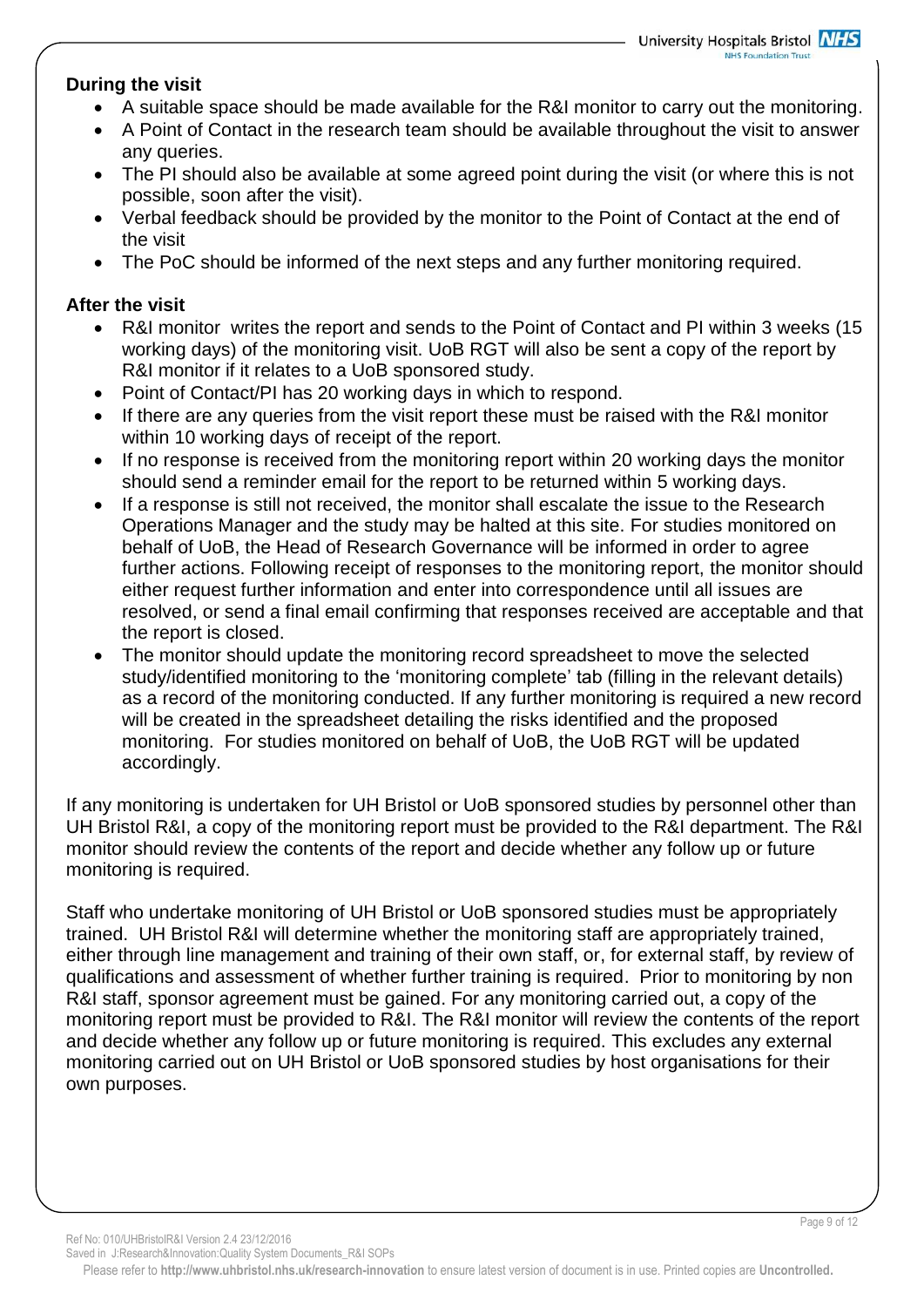## **8. Monitoring Quality Assurance**

In order to ensure delivery of high quality effective monitoring at UHBristol, the following quality assurance checks will be undertaken;

- Every quarter a selection of monitoring reports should be reviewed by the Research Operations Manager or another member of the Senior Management Team. Content, accuracy, completeness and timeliness of the reports will be checked.
- Ad hoc reviews of the monitoring process may also be carried out by a member of the Senior Management Team or the Team Leader. The purpose of these reviews is to check whether the processes described within this SOP are being followed. If the SOP is not being followed, feedback should be provided to the line manager of the R&I monitor(s), who will address the issues. One potential outcome is that the SOP requires review, and the appropriate mechanisms will be followed to enact changes.

The R&I Quality Management System will also be monitored for compliance by the R&I monitors. Any areas of non-compliance will be reported to the Research Operations Manager who will act accordingly (e.g. re-train staff, revise procedural documents if appropriate).

# **9. Research Sponsored by UH Bristol**

Research sponsored by UH Bristol can be split into three main categories:

- Clinical Trials of Investigational Medicinal Products (CTIMP) or Clinical Investigations of Devices (CID)
- Non CTIMP interventional trials, e.g. Randomised Controlled Trials (RCTs) and surgical trials
- Non CTIMP non-interventional trials

Study type influences the risks that are identified and subsequent level of monitoring required. As an example, the potential different monitoring requirements due to study type have been described below:

*Clinical Trials of Investigational Medicinal Products (CTIMP) or Clinical Investigations of Devices (CID)*

- Study Set up and Management Plan meeting and discussion to be carried out by Research Projects Manager (Sponsored Trials) , research team and any other appropriate personnel (e.g. support departments)
- Sponsorship initiation checklist (green light) for external sites to be carried out by research team in liaison with allocated R&I monitor
- Setup visit with research team conducted by R&I monitor(s) if required
- Site visit usually to take place after the first patient has been recruited
- Data management visit
- SAE/SUSAR reporting oversight to be monitored and managed by the Research Projects Manager and RMFs
- Pharmacovigilance monitoring conducted by R&I monitor(s) if required
- Close down visit with research team

# *Non CTIMP Interventional Trials*

- Set up visit with research team conducted by R&I monitor, if required
- Site visit subject to current monitoring selection process, in accordance with identified risks during approval process

Saved in J:Research&Innovation:Quality System Documents\_R&I SOPs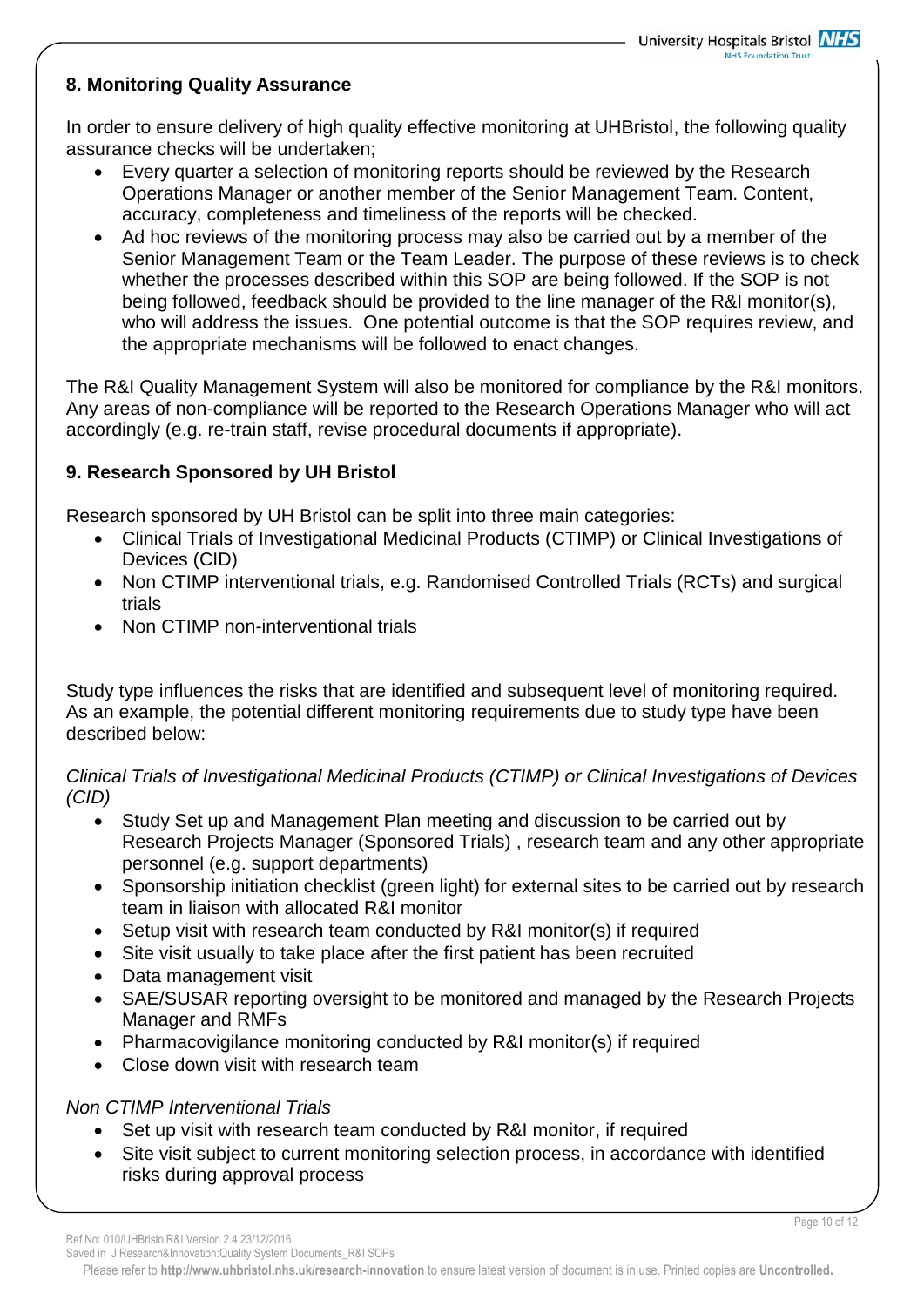- SAE/SUSAR reporting oversight to be monitored and managed by RMFs and, Research Projects Manager (Sponsored Trials) where applicable
- Pharmacovigilance monitoring visit conducted by R&I monitor(s) if required

## *Non CTIMP Non-Interventional Trials*

- Subject to current monitoring selection process, in accordance with identified risks during approval process
- End date of each study to be confirmed or amended following contact with study team

Although studies should be monitored and managed in different ways according to the type of study and the agreed Monitoring Plan, all studies should be:

- Managed throughout their lifetime
- Have a named individual in R&I (an allocated RMF) assigned to keep regular track of status and recruitment. For CTIMPs, Clinical Trials of Investigational Medical Devices and selected complex interventional trials the Research Projects Manager (Sponsored Trials) will carry out this role
- Assessed during sponsorship (where applicable) and during approval or confirmation of capacity and capability (as required according to national guidelines). These assessments should identify study risks (to patient safety, data integrity and success to study delivery)
- Monitored for recruitment of first patient within 70 days of valid application received and progress of delivery to agreed time to target to be monitored throughout study lifetime by allocated RMF and Information Officer (IO)

# **10. Research Sponsored by University of Bristol (UoB)**

The University of Bristol holds a Service Level Agreement (SLA) with UH Bristol. Under the Agreement the Trust undertakes to monitor and carry out pharmacovigilance for certain UoB sponsored studies. These activities should be carried out in accordance with the SLA, the identified risks, subsequent proposed monitoring and where applicable the study's specific Monitoring Plan.

# **11. Research Sponsored by Other Organisations**

Monitoring should be carried out according to risks identified, a study-specific Monitoring Plan (where relevant) and in accordance with any agreement in place with the sponsor.

Ref No: 010/UHBristolR&I Version 2.4 23/12/2016

Page 11 of 12

Saved in J:Research&Innovation:Quality System Documents\_R&I SOPs Please refer to **http://www.uhbristol.nhs.uk/research-innovation** to ensure latest version of document is in use. Printed copies are **Uncontrolled.**